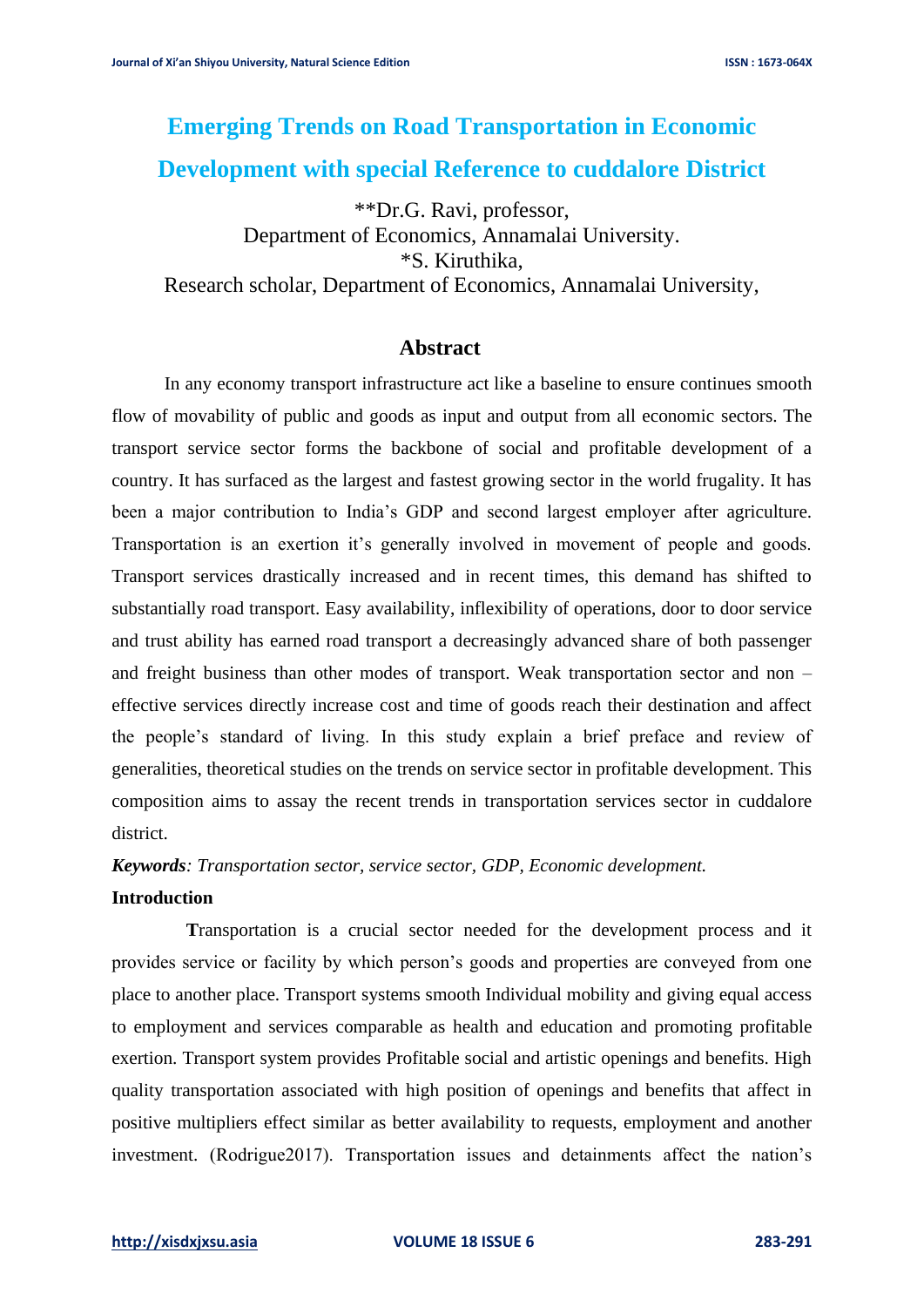progress and world frugality needs briskly and effective transportation systems. Domestic transportation is a crucial factor for profitable growth (Amitabhkant2012). High- quality of transportation system connects the civic and pastoral areas for the purpose of Education, Medical, and employment openings. Transport system consists of colourful modes of services. In this paper we describe transportation services on Road way in cuddalore district.

#### **Significance of the Study**

 Cuddalore is connected to other parts of Tamil Nadu through a very good road network. Transport and communications constitute country nerves which help the circulation of men and materials. The transport system helps to broaden the market for goods and it makes possible large-scale production through division of labour. It is also essential for the movement of raw material, Fuel and machinery to the places of production. Transport development helps to open up remote regions and resources for production.

 Regions may have abundant agricultural, forest and mineral resources but they cannot be developed if they continue to me remote and inaccessible. By linking the backward regions with the relatively more advanced, transport development helps in the better and fuller utilisation of resources. Finally, expansion of transport facilities helps industrialisation directly. The demand for locomotives, motor vehicles, ships leads to the start of industries which specialise in the production of these goods. Expansion of transport is thus of fundamental importance for a developing country like India.

#### **I. Review Literature**

 In the process of research, the researcher has gone through many exploration papers/past Investigations concerning to the different dimentions of functioning of transportation sector. The previous studies were required to understanding the research problem and in carrying out the formulated work. Hence the various research studies related to the working the various transport system are fellows.

ManijehTaghilue (2012) has studied the relationship between infrastructure and foreign direct investment with special reference to Iran. He believed that strong infrastructure cause decline in transportation costs and creates a motive for regional and multinational companies' entry and is accompanied by foreign investment attraction. This research paper highlights the foreign direct investment attraction in transportation. The study concludes in order to attract Foreign direct investment access to structures such as Roads, Highways, ports and communication network in terms of production should be increased.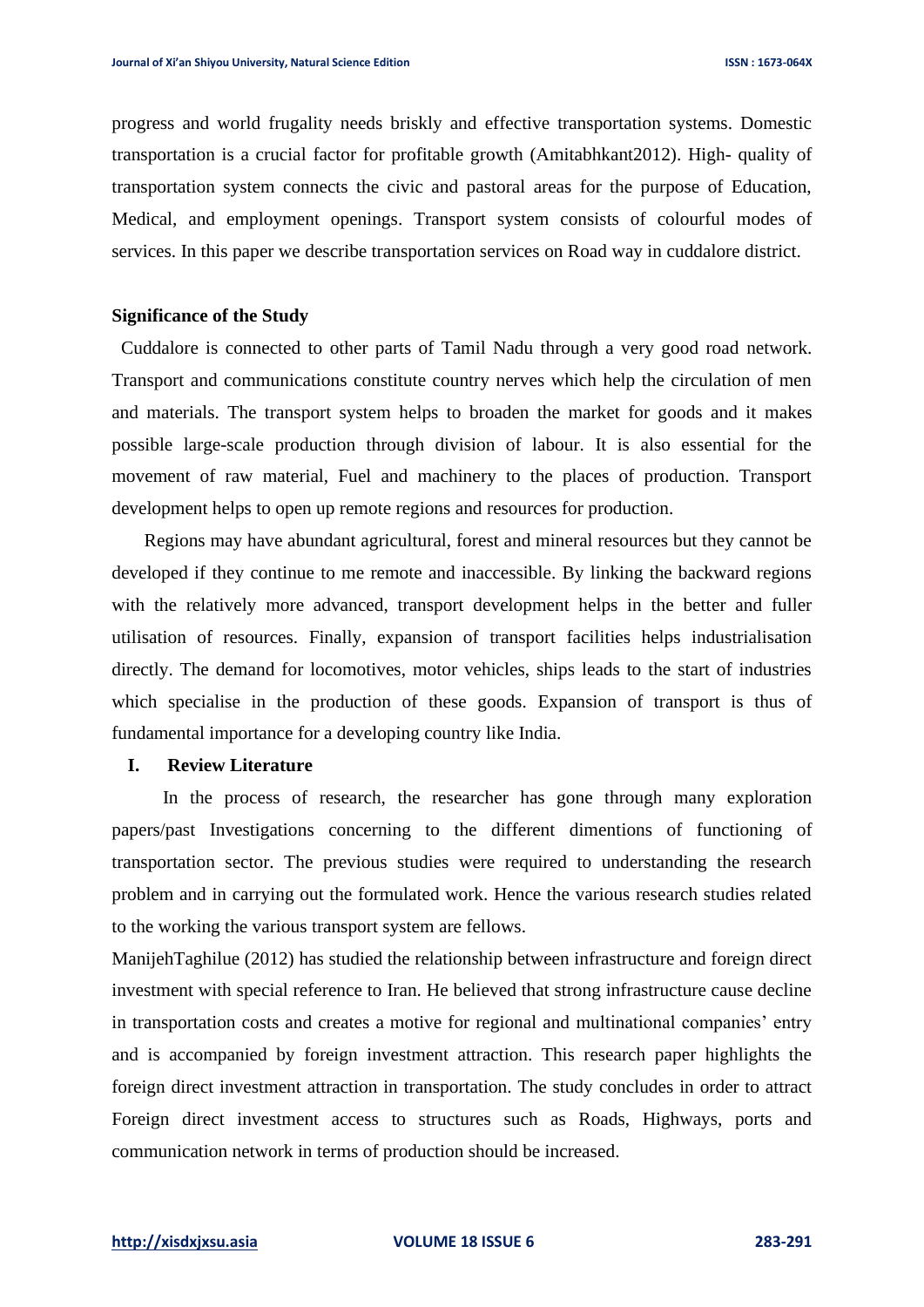Emon Bagchi (2017) has described the relationship between infrastructure and sector wise development. The study has analysed principal component analysis to measure inter-district comparative analysis. The study is exclusive based on the secondary data available from census of India the Bureau of applied economics and statistics, Government of west Bengal, Indian railways. The study found that the social sector health and education still remain at very fragile state finally he conclude economic opportunities and overall development creates regional imbalanced in west Bengal.

V.V Zhelezniak (2017) has studied the Transport infrastructure facilities and investment in Ukraine. The study explaining grounds of potentially available source of investment in infrastructure of transportation. The study also found that creating a favourable investment climate for implementation of transport projects in Ukraine.

#### **Objectives of the Study**

- ➢ To study the role of Road Transport in economic development.
- ➢ To analyse the trends on transportation in cuddalore district.

#### **Road Transport in Cuddalore District**

Roads are the key to the development of an economy. A good road network constitutes the basic infrastructure that propels the development process through connectivity and opening up the backward regions to trade and investment. Cuddalore district traditionally has a strong industrial base which contributes substantially to the industrial production of Tamil Nadu. Formation of Road and Bridge infrastructure play a vital role in the development of key sectors of the economy like Industry, Technology, and Agriculture etc. Highways Department administers the development road infrastructure in Cuddalore district. he goals of the Highways Department are to maintain and enhance the prevailing roads, inclusive of State Highways, Major District Roads and Other District Roads withinside the District beneath Neath the manipulate of the State Government, and to offer higher road connectivity with different places / districts. Highways Department (Construction & Maintenance) Cuddalore division goals to expand and hold the Highway community withinside the district and additionally ensures avenue protection and to address the destiny economic improvement of the state. Road transport has close linkages with the economic development and social integration of the country. It is the prime motorised mode of transport linking remote and hilly areas with rest of the economy. Cuddalore highways division has 7 sub division roads and they are maintained by separate wings called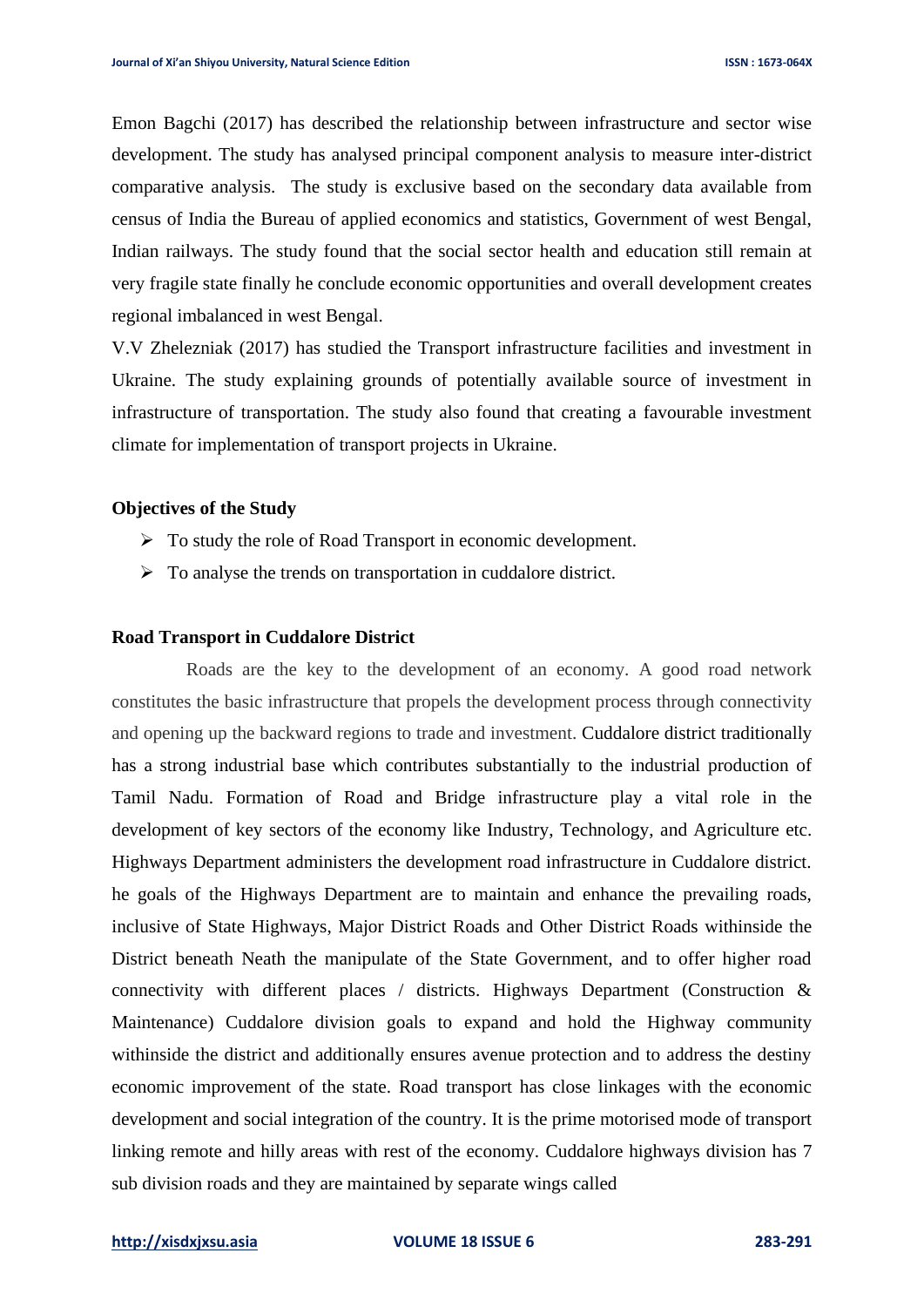- 1. Cuddalore sub-division the total length of km 220.645 are maintained.
- 2. Vridhachalam sub-division the total distance of km 272.225 are maintained.
- 3. Thittagudi sub-division the total distance of km 309.675 is maintained.
- 4. Kattumannarkoil sub-division the total distance of km 404 is maintained.
- 5. Panruti sub-division the total distance of km 281.101 are maintained.
- 6. Kurinjipadi sub-division the total distance of km 353.359 are maintained.
- 7. Chidamabram sub-division the total distance of km 177.548 is maintained.

In Cuddalore Highways constructions & maintenance Division, the Total Length 1862.957 Km of Government Roads is maintained by this division. The Classification of road are as follows

- ➢ State Highways (SH) the total distance of Kilometre is 249.00
- ➢ Major District Roads (MDR) the total distance of Kilometre is 449.00
- ➢ Other District Roads (ODR) the total distance of Kilometre is 1165.00

 There is 230km of roads in the town, out of which the highways department maintains 26km.The cuddalore municipality maintains a total of 204.94km of roads; 38.84km of concrete roads 163.6km of bituminous roads,1.62km of water –bound macadam (WBM) roads and 0.85km of earthen roads. The national highways, NH-32 viluppuram to Pondicherry to cuddalore to Chidambaram to Nagapattinam to thoothukudi highway passes through cuddalore.

cuddalore district served by town bus services, which provides property among the city and also the rural. There are in private operated mini-bus services that cater to native transport desires. the most bus stand is found in thirupapuliyr. KSRTC operates daily buses to city from cuddalore.

| S.             | <b>MAJOR BUS ROUTES</b>     |
|----------------|-----------------------------|
| $\bf No$       |                             |
| 1              | Cuddalore - Chennai         |
| 2              | Cuddalore - Tiruchirappalli |
| 3              | Cuddalore -Salem            |
| $\overline{4}$ | Cuddalore - Vellore         |
| 5              | Cuddalore -Tiruvannamalai   |
| 6              | Cuddalore - Tanjavur        |
| 7              | Cuddalore-kumbakonam        |
| 8              | Cuddalore - Erode           |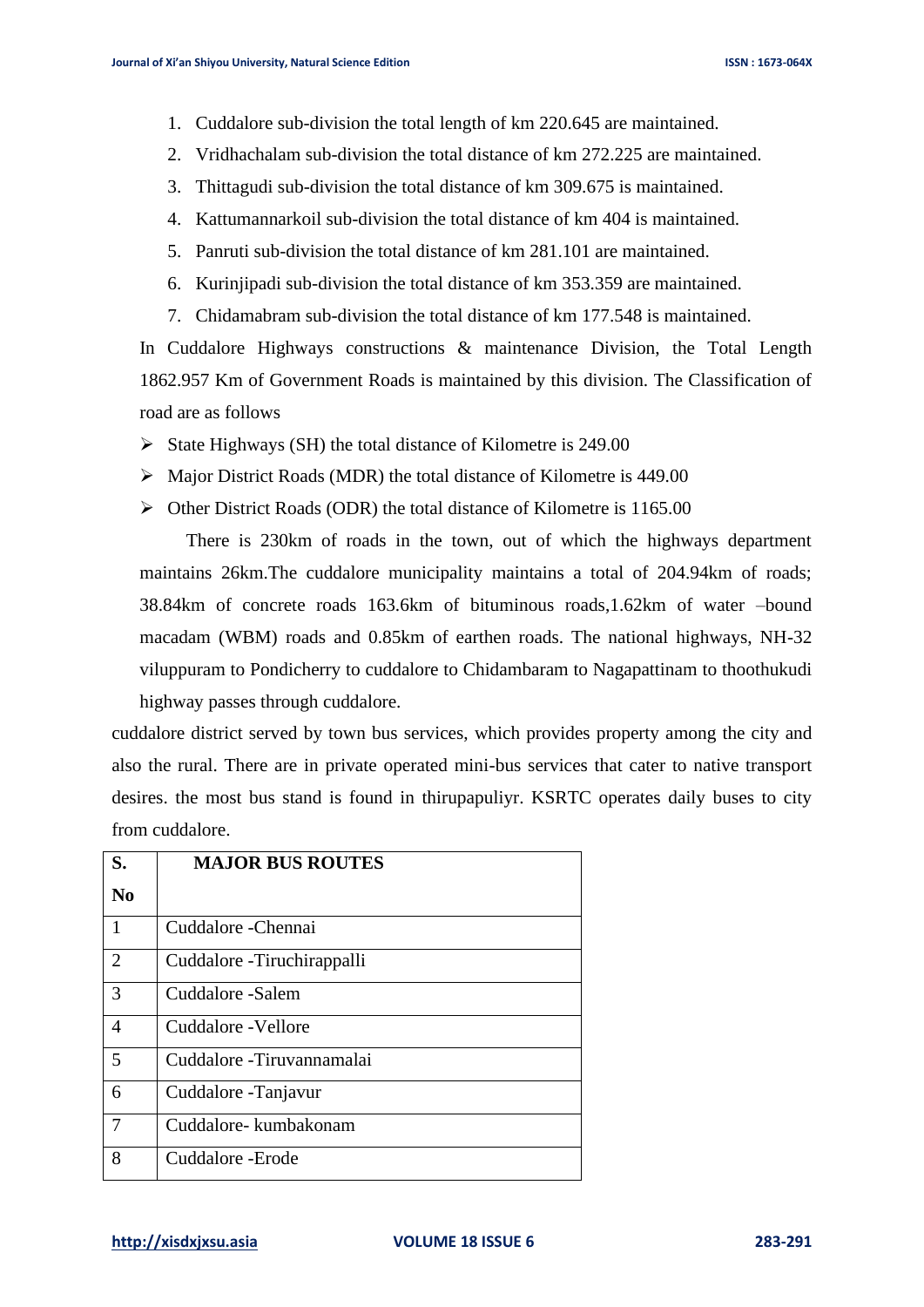| 9  | Cuddalore-Tirupur        |
|----|--------------------------|
| 10 | Cuddalore - Palani       |
| 11 | Cuddalore – Theni        |
| 12 | Cuddalore – Madurai      |
| 13 | Cuddalore – Kancheepuram |
| 14 | Cuddalore – Hosur        |
| 15 | Cuddalore - Mettur       |

| <b>S.NO   INTER-STATE BUS ROUTES</b> |
|--------------------------------------|
| Cuddalore -Bangalore                 |
| Cuddalore - Tirupathi                |
| Cuddalore – Puducherry               |

| S.NO                     | <b>LOCAL ROUTES</b>        |
|--------------------------|----------------------------|
| 1                        | Cuddalore - Puducherry     |
| $\overline{2}$           | Cuddalore - Chidambaram    |
| 3                        | Cuddalore - virudhachalam  |
| $\overline{\mathcal{A}}$ | Cuddlaore - panruti        |
| 5                        | Cuddalore - Neyveli        |
| 6                        | Cuddalore - vadalur        |
| 7                        | Cuddalore – Villupuram     |
| 8                        | Cuddalore - Tiruvannamalai |
| 9                        | Cuddalore – Tindivanam     |
| 10                       | Cuddalore – sirgazhi       |
| 11                       | Cuddalore – Mayiladuthurai |
| 12                       | Cuddalore – poombukar      |
| 13                       | Cuddalore - kallakurchi    |
| 14                       | Cuddalore – ulundurpet     |
| 15                       | Cuddalore – Tirukovilur    |

# **Recent trends in Road transportation in cuddalore:**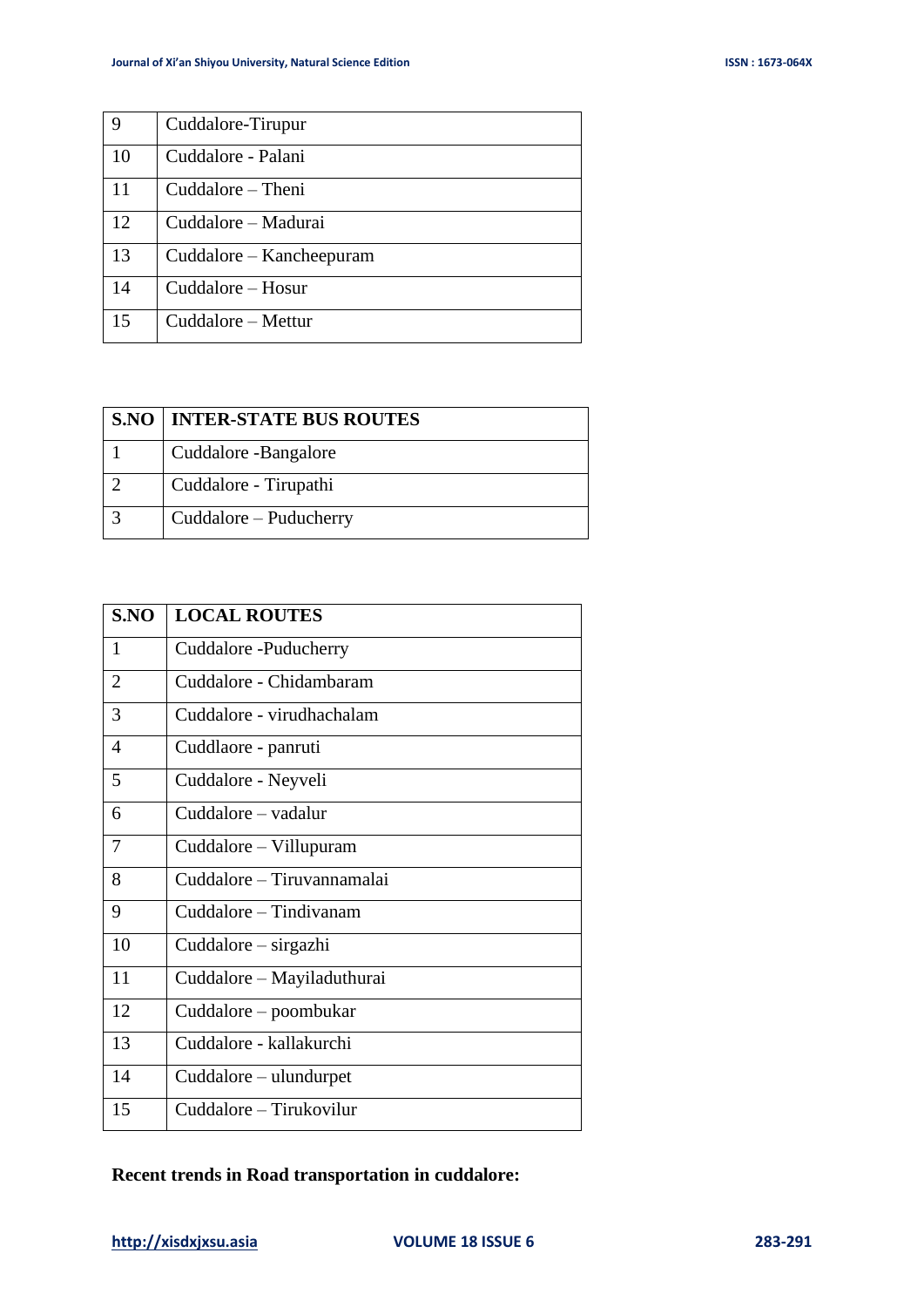- The land acquisition work for the much-awaited bypass project in cuddalore has begun. This has created an opportunity for the city of cuddalore to expand. Frequent traffic jams are inevitable due to the increasing vehicular traffic in cuddalore. It takes half an hour to cross the capital, especially from new town, transport from neighbouring Pondicherry and cuddalore to cities like Karaikal, Mayiladuthurai, Trichy, Madurai and kumbakonam. Raw materials for chipkot near cuddalore and lorries loading goods for economic development.
- In this context, the central government has approved the implementation of the Villupuram-nagapattinam four -lane project at a cost of 1,650 crore, land acquisition is the first step in expediting the project. The road starts from Villupuram and connects to the east coast road near reddichavady in cuddalore. Circle from thennal near villianur.
- The road connecting Annavalli will cross and join Chidambaram Road. Thus, one can go quickly without going all the way on the bypass, the traffic congestion in cuddalore will be significantly reduced. surveys have been made for land acquisition. In some villages notices have been issued after completion of survey work, if this work is completed soon, the underdeveloped city of cuddalore is likely to expand well in the western part.

#### **The Role of Transport in Economic Development:**

 The transport system of a country plays an integral role in its growth for a multitude of reasons. due to the quick and easy movement of raw materials, fuels, equipment, etc. to the places of production easy. The Tamil Nadu Road Transport assists in growing and preserving the national highways, metropolis roads, district roads and village roads. It additionally formulates diverse strategies and techniques for the protection and safety of the citizens. Human beings depend upon natural resources and materialistic goods and services to

### **Important Role in Transport in Development**

- Transportation is the physical link connecting the firm to its suppliers and customers
- In a nodes and links scenario, transportation is the link between fixed facilities.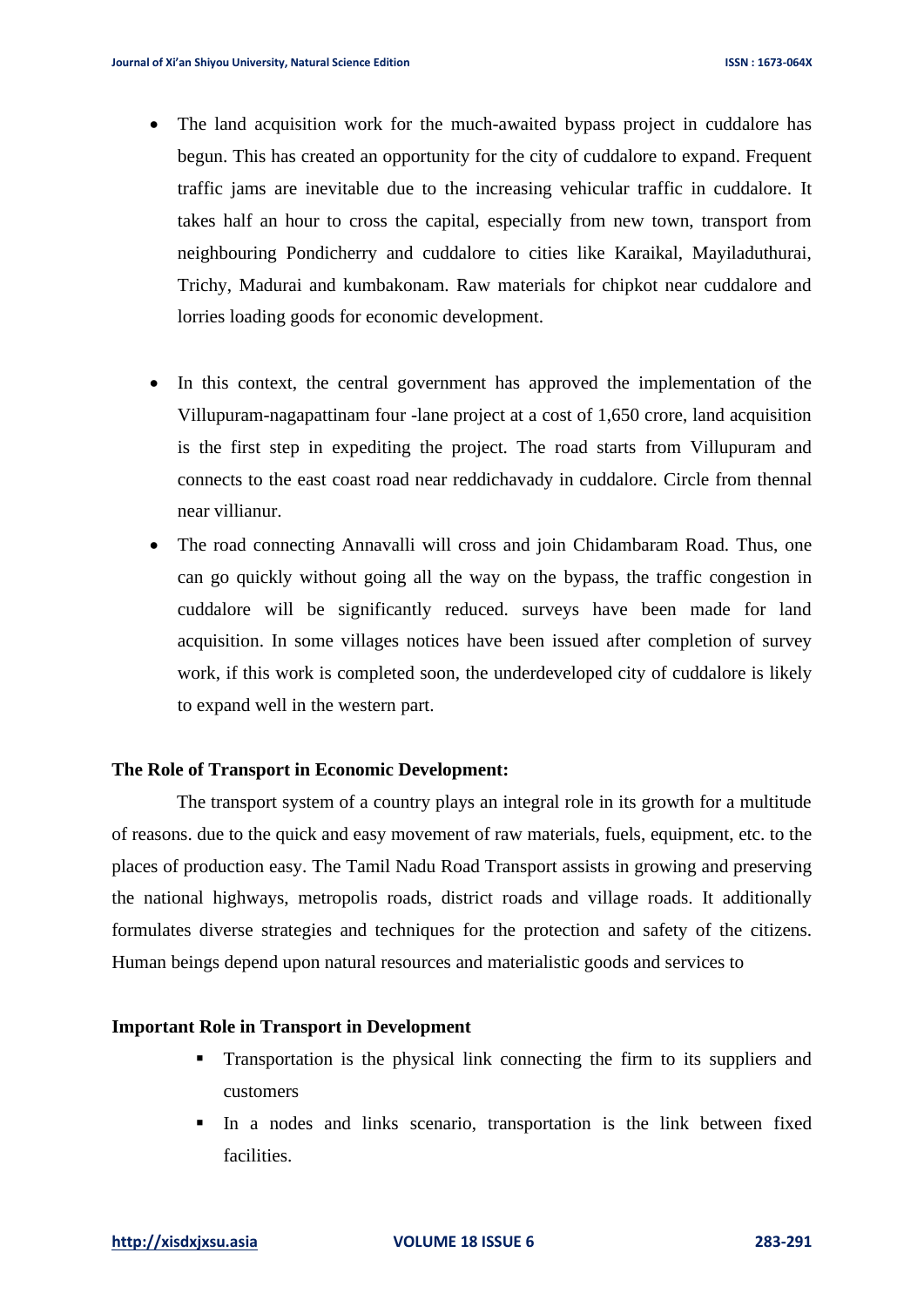- Transportation also adds value to the product by providing time and place utility for the firm's goods.
- Agriculture is our greatest industry, transportation our second greatest industry. These two industries are dependent upon one another and the national well-being is dependent on both.
- Tourism is an important parameter of socio -cultural identity and heritage of a country.
- Exploitation of natural resources
- Preservation of quality of goods.
- Transportation has contended a very important role in influencing the formation of urban societies. though different facilities like handiness of food and water, contend a significant role, the contribution of transportation is seen clearly kind the formation, size and pattern and also the development of societies, particularly urban centres Solve the matter of state.

#### **Transport in Agriculture & Industry sector's Development:**

The position of transportation is that it has helped in the industrial in addition to agricultural development of a country. It has been potential to use smart fertilizers, qualitative seeds, and various fashionable instrumentation and techniques as a result of they may be transported from one place to a different at cheap prices. Cuddalore's primary industry was fishing and also hots the heavy chemical, pharmacological and energy industries in SIPCOT Similarly, it's transportation that has helped the industries in effort the mandatory raw materials furthermore as instrumentation and labour that's a requirement for industrial development. keep in mind encouraging trade, trade commerce, and agriculture is one among the best and most economical ways that of boosting the national wealth of the country.

#### **Transport and Tourism sector development**

 Transport is one in every of the essential parts of tourism activities. The cuddalore city is legendary for its diverse temples, the town has jointly become a serious traveler destination, boating facilities here is an additional attraction. town covers a connected rail and road network. Cuddalore is additionally placed on the NH 45A which provides it quick access via road transports. the connection between transport and touristry development is extremely necessary as a result of it contributes considerably within the development of is famous.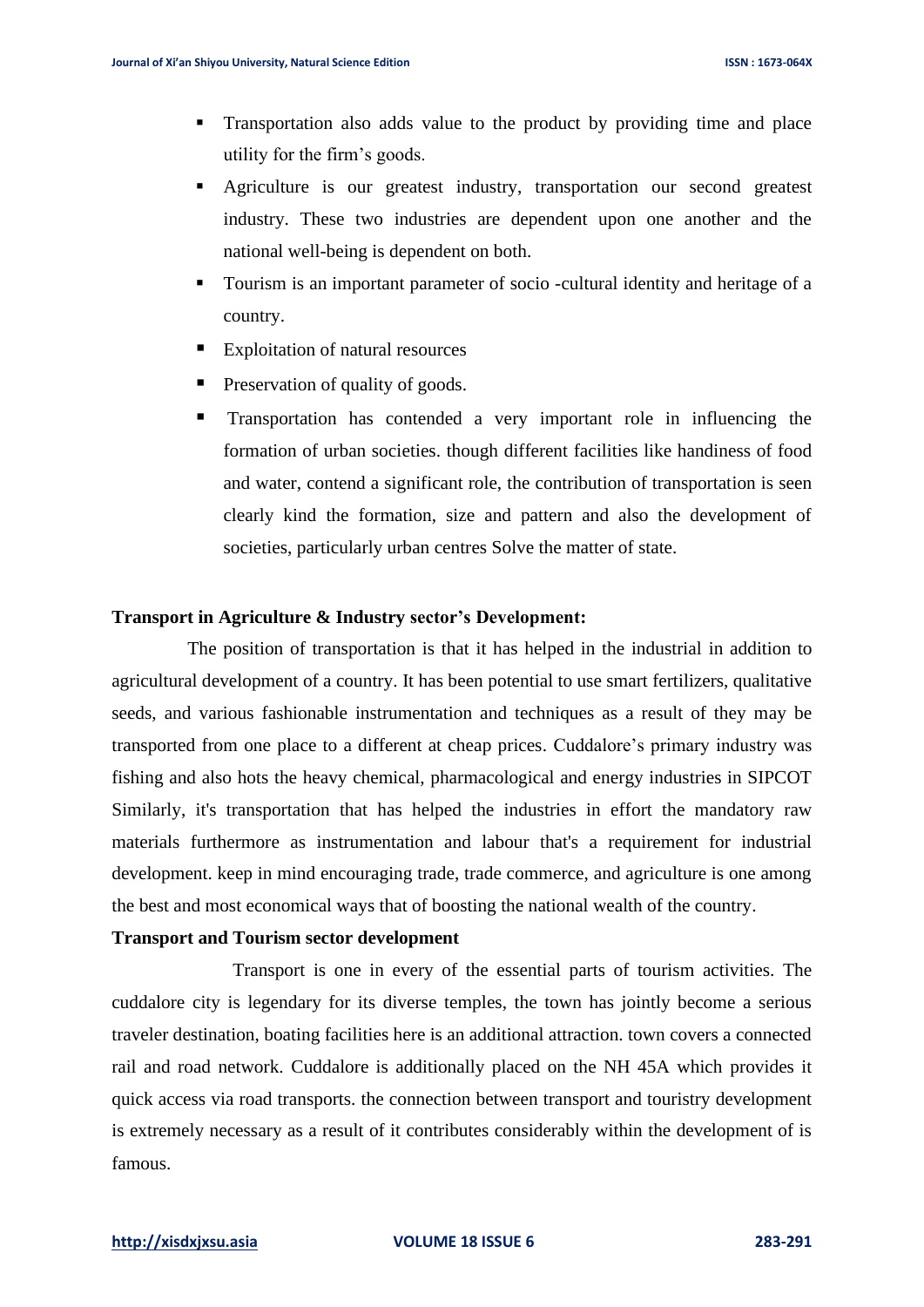#### **Transport and Environment development**

 Creating transport infrastructure and operational transport services have major implications for the environment. with fast economic process, increase in population and increasing integration of the economy, the demand for transport services is rising at a quick pace. This is, however, resulting in the employment of scarce land and contributory to the region pollution during a huge method. pollution road congestion, etc., area unit alternative environmental hazards because of transport. Water transport, additionally, results in pollution of ocean and coastal waters and conjointly endangers marine life. whereas steps area unit necessary to attenuate the environmental impact of transport infrastructure and services normally priority attention has to run to the road transport sector, notably in giant cities, wherever the adverse impact on the environment is most.

#### **Transport and safety development**

 Safety operation could be a part of concern all told ways of transport. though' the accident rates have return down over the years, the quantity of death rate reduced. per statistics offered in cuddalore the amount of fatal accidents diminished from 415 in 2018 to 403 in 2019. the amount non-fatal accidents declined from 3,048 in 2018 to 2,421 in 2019. Majority of the accidents materialized either because of lack of awareness or poor road conditions. Road safety awareness campaigns, cracking down on usage of cell phones whereas driving and implementing helmet rule helped cut back road accidents.

#### **Achievements**

Transport technology encompasses a great influence on the productivity and safety of the transport sector. Modernization of the transport system and therefore the use of rising technologies ar essential parts of transport designing these but ought to be supported the native wants and not imitation of these utilized in developed countries. even supposing each five-year plan has talked concerning technology up gradation as a thrust impressive, the particular progress has been slow. Despite spectacular growth over the years, the complete cuddalore transport network is characterised by several deficiencies and a significant exercise in growth of capability and modernization and technological up graduation is critical

- ➢ In Most recent A long time from 2011 to 2017 under CRIDP Plan 836.720 Km Length of Road Works and 23 Bridge Works has been finished in Rs.476.27 Crores.
- ➢ In the financial year of 2017-18 under CRIDP Plan 130.43 Km Road works has been finished in Rs. 58.59 Crores and Scaffolds.